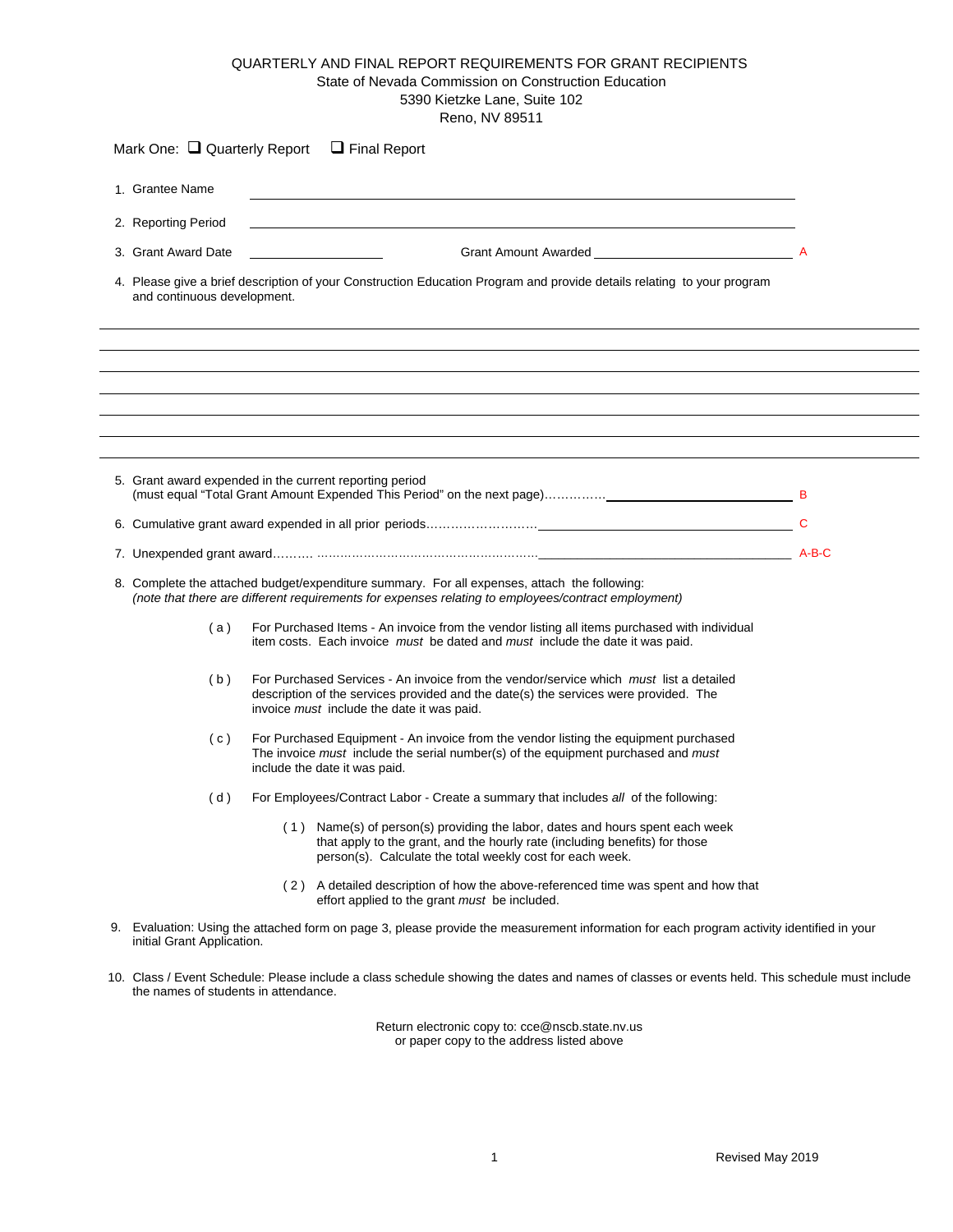## **NEVADA COMMISSION ON CONSTRUCTION EDUCATION Budget/Expenditure Summary**

**Reporting Period: \_\_\_\_\_\_\_\_\_\_\_\_\_\_\_\_\_\_\_\_\_\_\_\_\_\_\_\_\_\_\_\_\_\_\_\_\_\_** 

 $\square$  Quarterly Report  $\square$  Final Report

| <b>CATEGORY</b>                              | <b>GRANT AMOUNT</b><br><b>AWARDED</b>                 | <b>TOTAL INSTRUCTION</b><br><b>COST EXPENDED</b><br><b>THIS PERIOD</b> | <b>TOTAL SUPPORT</b><br><b>SERVICES EXPENDED</b><br><b>THIS PERIOD</b> | <b>GRANT AMOUNT</b><br><b>EXPENDED</b><br>THIS PERIOD              |  |  |  |  |
|----------------------------------------------|-------------------------------------------------------|------------------------------------------------------------------------|------------------------------------------------------------------------|--------------------------------------------------------------------|--|--|--|--|
| <b>Direct Costs</b>                          |                                                       |                                                                        |                                                                        |                                                                    |  |  |  |  |
| <b>Salaries</b>                              |                                                       |                                                                        |                                                                        |                                                                    |  |  |  |  |
| <b>Benefits</b>                              |                                                       |                                                                        |                                                                        |                                                                    |  |  |  |  |
| Purchased Professional<br>Services (Specify) |                                                       |                                                                        |                                                                        |                                                                    |  |  |  |  |
| <b>Purchased Property Services</b>           |                                                       |                                                                        |                                                                        |                                                                    |  |  |  |  |
| <b>Staff Travel</b>                          |                                                       |                                                                        |                                                                        |                                                                    |  |  |  |  |
| Other (Specify)                              |                                                       |                                                                        |                                                                        |                                                                    |  |  |  |  |
| <b>Other Purchased Services</b>              |                                                       |                                                                        |                                                                        |                                                                    |  |  |  |  |
| <b>General Supplies</b>                      |                                                       |                                                                        |                                                                        |                                                                    |  |  |  |  |
| Books & Periodicals                          |                                                       |                                                                        |                                                                        |                                                                    |  |  |  |  |
| <b>Audio Visual Materials</b>                |                                                       |                                                                        |                                                                        |                                                                    |  |  |  |  |
| <b>Instructional Kits</b>                    |                                                       |                                                                        |                                                                        |                                                                    |  |  |  |  |
| Software                                     |                                                       |                                                                        |                                                                        |                                                                    |  |  |  |  |
| Dues & Fees                                  |                                                       |                                                                        |                                                                        |                                                                    |  |  |  |  |
| Equipment                                    |                                                       |                                                                        |                                                                        |                                                                    |  |  |  |  |
| <b>Subtotal - Direct Costs:</b>              |                                                       | \$                                                                     | \$                                                                     | \$                                                                 |  |  |  |  |
|                                              |                                                       | <b>Indirect Costs</b>                                                  |                                                                        |                                                                    |  |  |  |  |
| Indirect Costs (Specify)                     |                                                       |                                                                        |                                                                        |                                                                    |  |  |  |  |
| All                                          | \$                                                    | \$                                                                     | \$                                                                     | \$                                                                 |  |  |  |  |
|                                              | <b>TOTAL GRANT</b><br><b>AMOUNT</b><br><b>AWARDED</b> |                                                                        |                                                                        | <b>TOTAL GRANT</b><br><b>AMOUNT EXPENDED</b><br><b>THIS PERIOD</b> |  |  |  |  |

**See Line Item #8 on page 1 for further instructions.** 

**Fiscal Manager Signature: \_\_\_\_\_\_\_\_\_\_\_\_\_\_\_\_\_\_\_\_\_\_\_\_\_\_\_\_\_\_\_\_ Date\_\_\_\_\_\_\_\_\_\_\_\_\_\_**